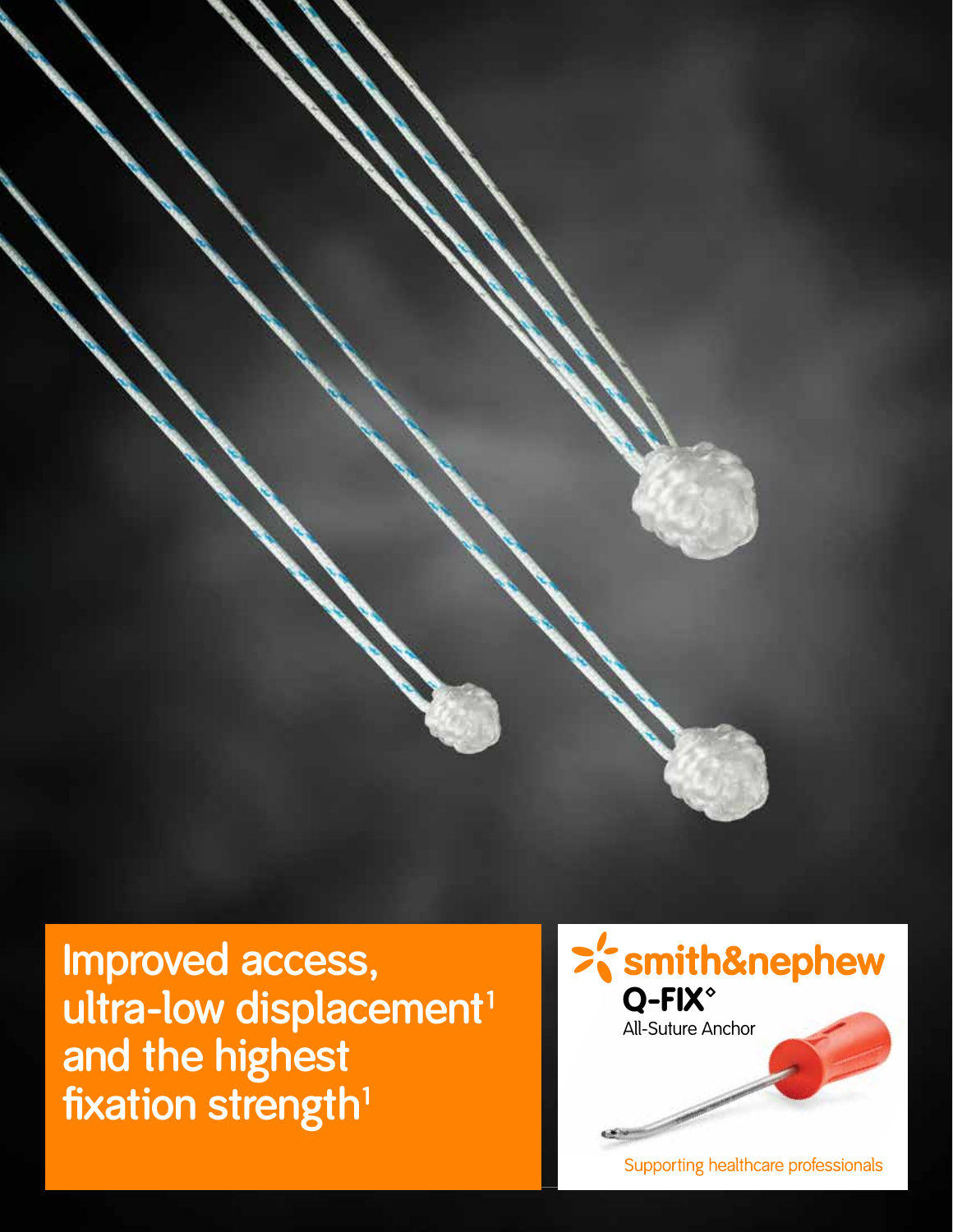### $O-FIX<sup>°</sup>$ All-Suture Anchors

The Q-FIX All-Suture Anchor is the next generation of all-suture anchor technology, providing the benefits of a small, soft anchor with the characteristics of traditional anchor designs. This uniquely designed, radially expanding anchor offers compact size, high fixation strength,<sup>2,3,4</sup> low displacement,<sup>4,5</sup> consistent deployment,<sup>2,3</sup> and is now available with a curved guide system.



Zimmer Biomet JuggerKnot® Soft Anchor System



Smith & Nephew Q-FIX All-Suture Anchor



Strvker ICONIX<sup>™</sup> All-Suture Anchor System



Inserter is 2mm below bone surface



Radial expanding deployment

### Consistent deployment<sup>1,2</sup>

The Q-FIX All-Suture Anchor is designed to provide consistent deployment due to the radially expanding implant design and unique delivery system. During anchor deployment, the distal tip of the inserter functions as a knot pusher against the anchor body, independent of the cortical layer. The sutures are then pretensioned to

approximately 140 newtons<sup>5</sup> to complete anchor deployment and remove any suture laxity.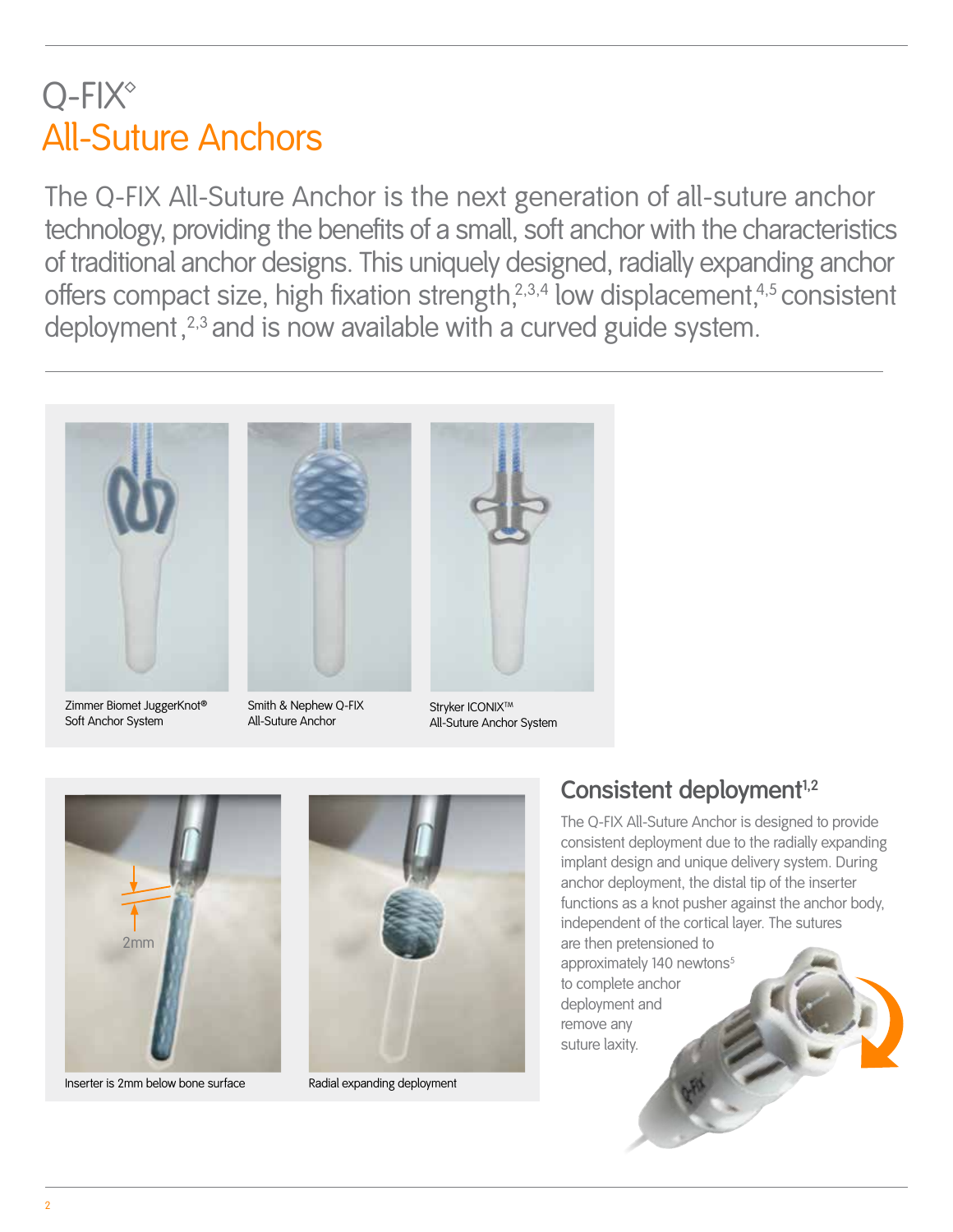#### **Low Displacement**

The unique design and deployment mechanism of the Q-FIX<sup>®</sup> All-Suture Anchor provides best-in-class performance, with regard to displacement during cyclic loading. The deployment of the anchor against the inserter shaft and the tensioning of the sutures to approximately 140 newtons ensures the least displacement of any allsuture anchor.<sup>1</sup>



#### **Compact Size**

The Q-FIX platform offers compact 1.8mm (single-loaded) or 2.8mm (double-loaded) anchor sizes. The new Q-FIX MINI All-Suture Anchor anchor minimizes bone removal by shortening the drill tunnel depth by 5mm. This new drill depth of 17.1mm is approximately 23% shorter than the existing Q-FIX 1.8mm anchor.



Pilot hole depth of the Q-FIX 1.8mm MINI and Q-FIX 1.8mm All-Suture Anchors compared to the Arthrex FiberTak 1.6mm Soft Anchor and Zimmer Biomet JuggerKnot 1.5mm Soft Anchor.



The Q-FIX All-Suture Anchor provides superior fixation properties when compared to the BIORAPTOR 2.3 PK Suture Anchor as well as other commercially available all-suture anchors.<sup>1</sup>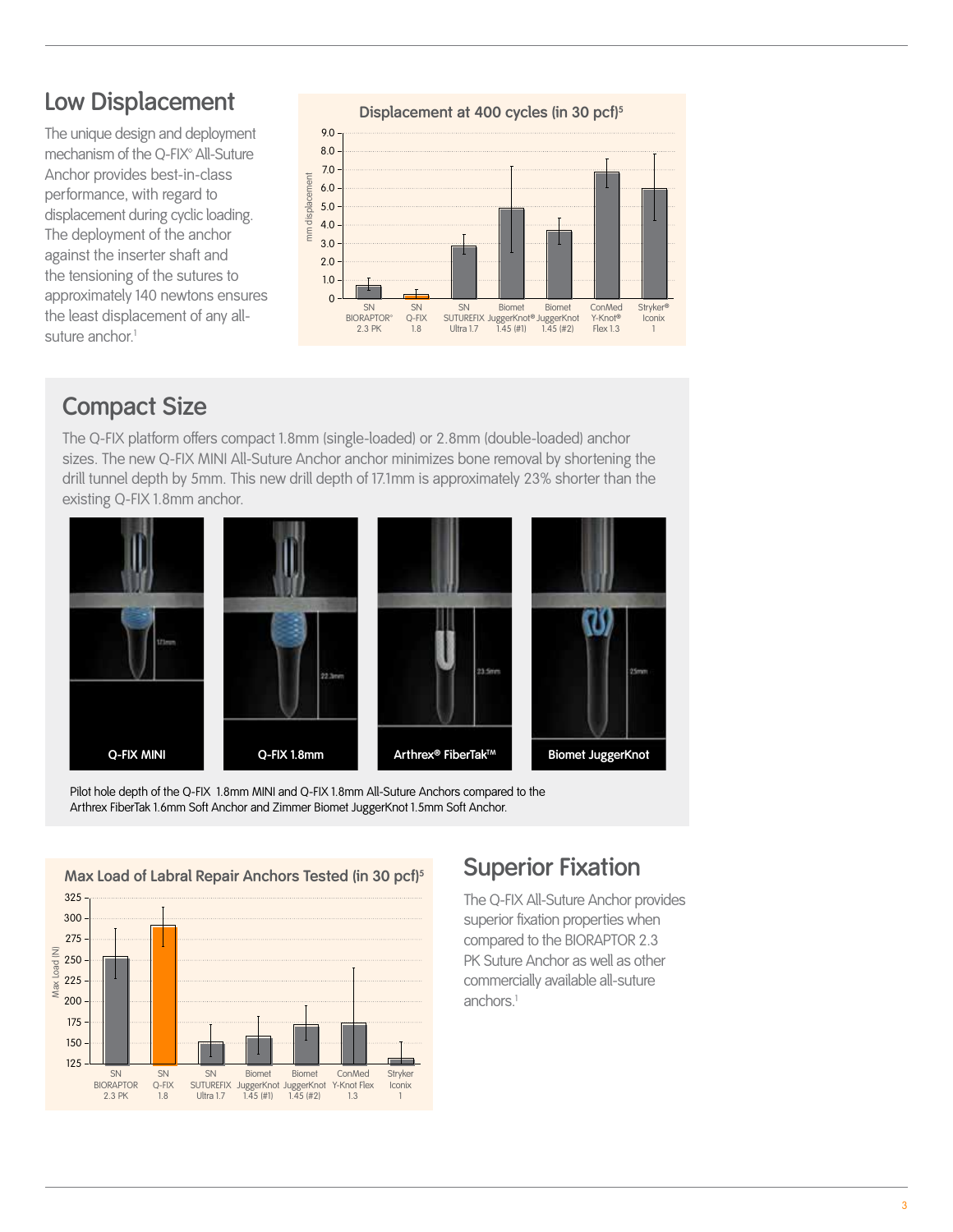### Q-FIX<sup>®</sup> CURVED Guide System

The Q-FIX CURVED Guide System improves access to challenging shoulder and hip pathology. The Curved Drill Guide improves access and trajectory when drilling bone tunnels. This may reduce the risk of articular surface perforation, bicortical perforation, and converging tunnels. The distal design of the curve places it where it will be most effective: in the working space within the joint.

#### **Compatible with 1.8mm Q-FIX**

Available in both Shoulder and Hip (XL) lengths, the Curved Drill Guide is compatible with our existing 1.8mm Q-FIX standard and MINI All-Suture Anchors.

### **Unique tactile and visual cues**

The Curved Drill Guide has intuitive visual and tactile cues that facilitate drill guide positioning and anchor placement.

13° distal curve is positioned for optimal effectiveness within the working space of the joint.

Indentation on the handle is oriented with concave aspect of curve, providing tactile feedback to assist with positioning of drill guide on bone surface.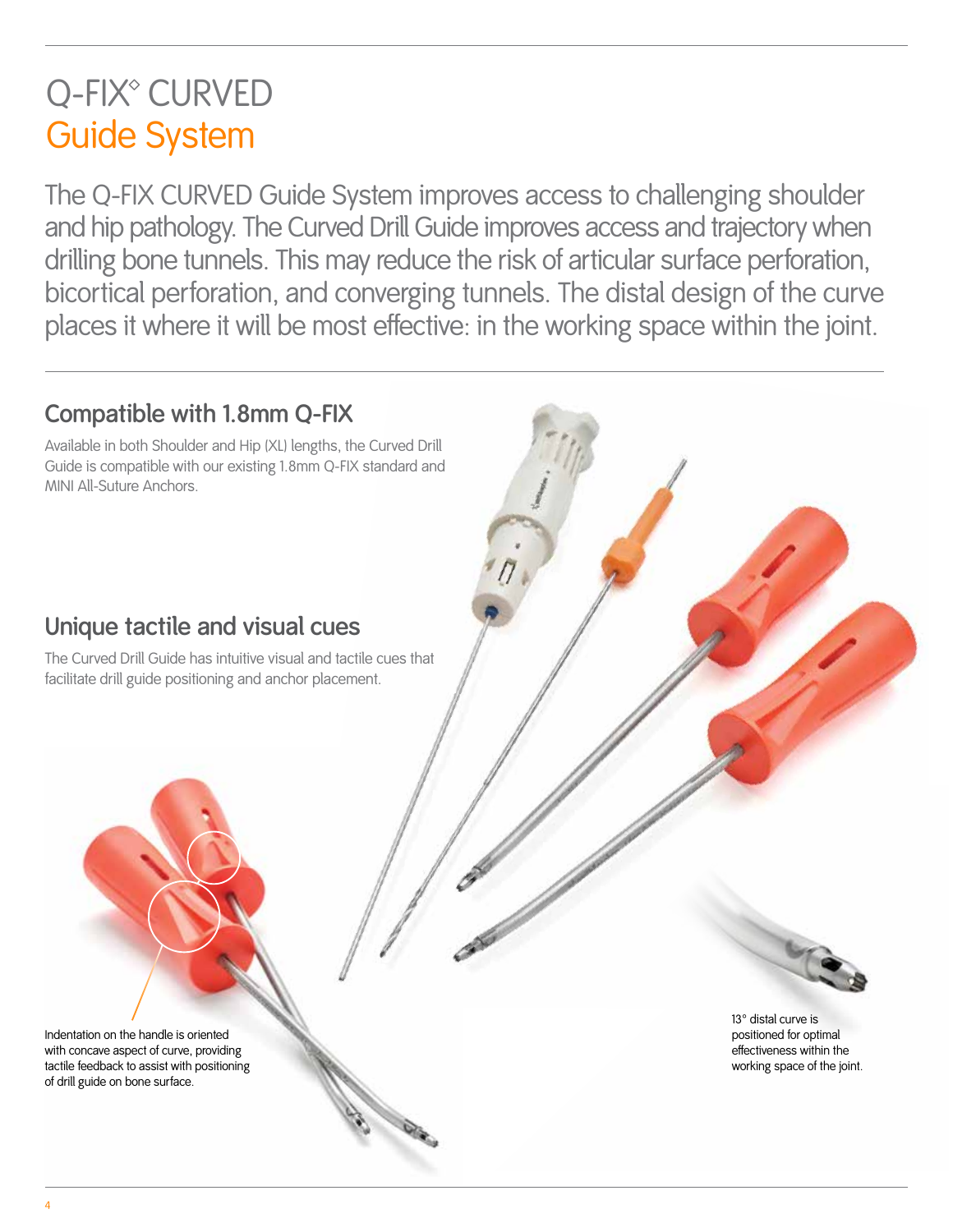#### **Laser marks assist with positioning the drill guide**



### TRUJECTORY<sup>®</sup> Technology directs the drill **bit where you expect it to go**

The Q-FIX<sup>®</sup> Curved Drill Guide is the most accurate drill guide available\*, producing less than 1 degree of deviation.

|                    | Smith & Nephew<br>$Q-FIX$ | <b>Biomet</b><br>JuggerKnot <sup>®</sup> | Arthrex<br>FiberTak™ | <b>Stryker®</b><br><b>ICONIX<sup>TM</sup></b> | Cayenne<br>Medical<br>SureLock <sup>TM</sup> |
|--------------------|---------------------------|------------------------------------------|----------------------|-----------------------------------------------|----------------------------------------------|
| Length of<br>Curve | 1.92"                     | 1.25"                                    | 2.01"                | 3.50"                                         | 4.31"                                        |
| Angle              | 13°                       | $15^{\circ}$                             | $11^{\circ}$         | $12^{\circ}$ and $25^{\circ}$                 | $20^{\circ}$                                 |
|                    |                           |                                          |                      |                                               |                                              |
|                    | Tighter distal curve      |                                          |                      | Mid-shaft curve                               |                                              |

\*Measured as drill deviation vs. drill guide angle.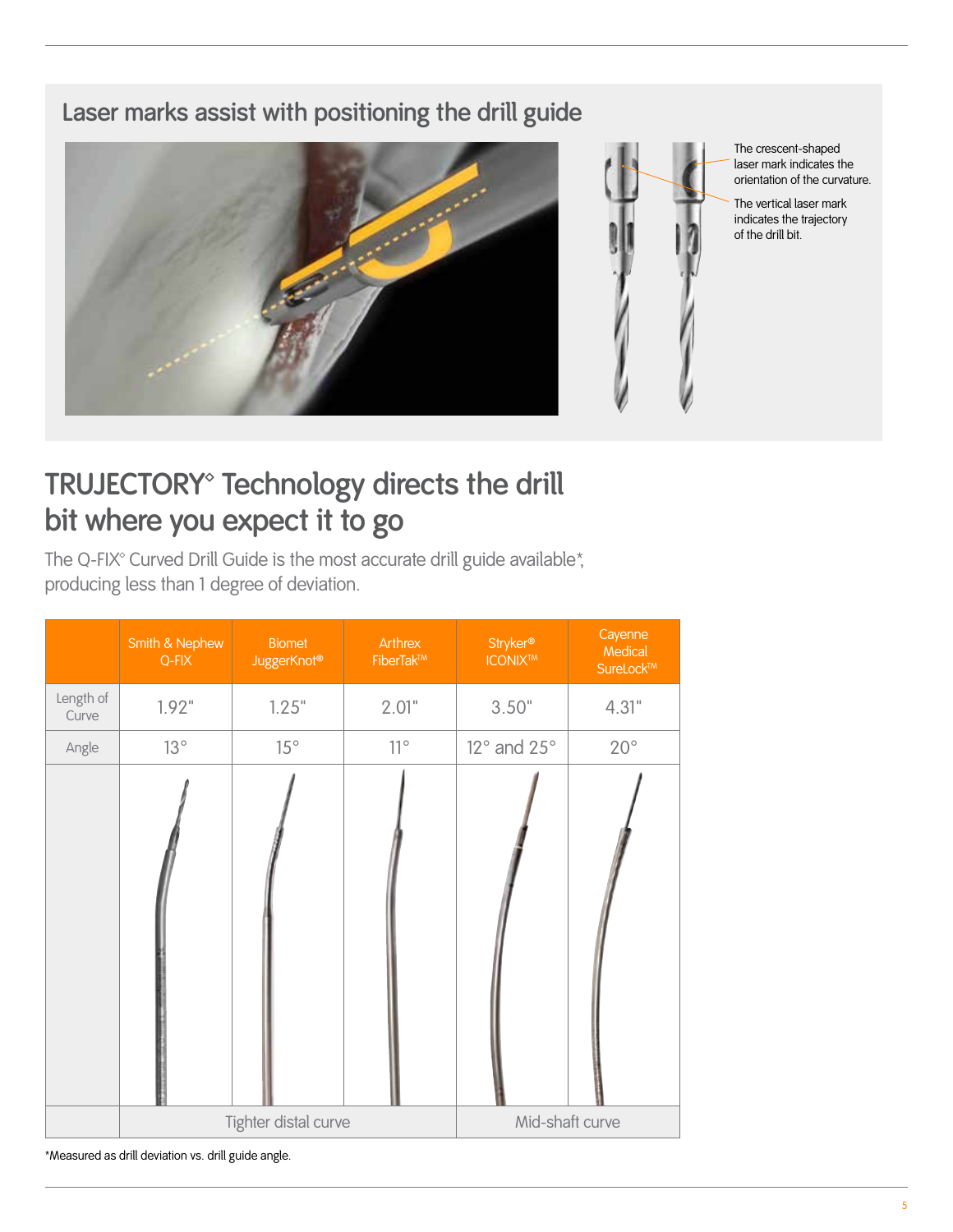# Shoulder Repair

The Q-FIX<sup>®</sup> All-Suture Anchor is designed for procedures like rotator cuff repair and labral repair in which anatomic space is limited.



The 1.8mm Q-FIX Suture Anchor is a great option for SLAP and Bankart repairs with implant performance superior to commonly used all-suture anchors.1,4



The 2.8mm Q-FIX anchor's fixation performance<sup>2</sup> and small footprint makes it a great option for rotator cuff repair, ideal for medial row fixation where performance is needed and space may be limited. It can be inserted with a standard drill and drill guide, or a tapered punch, streamlining insertion steps and potentially saving operating time.



The Curved Drill Guide allows anchors to be placed confidently in the inferior aspect of the glenoid. The curvature of the guide and trajectory of the drill bit may reduce the risk of converging tunnels or bicortical perforation.

Indications for Use I Q-FIX° All-Suture Anchors are intended to be used for soft tissue to bone fixation for:



**Shoulder**: Bankart lesion repair; SLAP lesion repair; acromio-clavicular repair; capsular shift/capsulolabral reconstruction; deltoid repair; rotator cuff repair; biceps tenodesis.





**Hip**: Acetabular labral repair. **Knee**: Extra-capsular repair: medial collateral ligament (MCL), lateral collateral ligament (LCL) and posterior oblique ligament; Iliotibial band tenodesis (IBT); patellar tendon repair; vastus medialis obliquus advancement (VMO); joint capsule closure.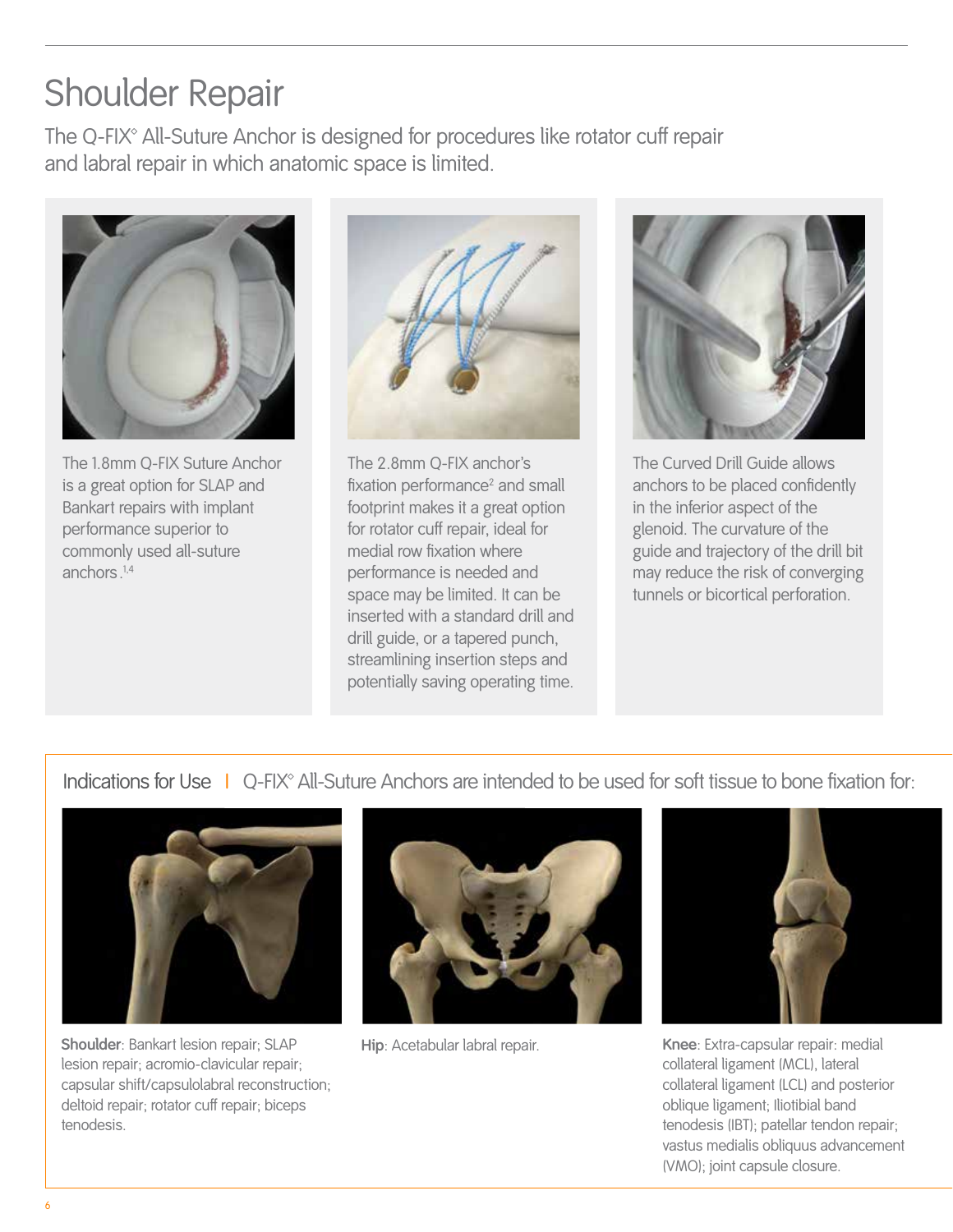# Hip Repair

Designed for acetabular labral repair and reconstruction, the Q-FIX<sup>®</sup> All-Suture Anchor delivers performance characteristics that meet or exceed those of other all-suture anchors.<sup>1,4</sup>



The 1.8mm Q-FIX All-Suture Anchor is ideal for hip labral repairs. With its unique deployment mechanism, this radially expanding implant is designed to deliver high fixation strength, and demonstrated the least amount of displacement of any all-suture anchor $1,4$ 



The 1.8mm Q-FIX Mini Anchor requires minimal bone removal for anchor insertion which makes it an optimal solution for treating pathology all around the acetabular rim.



The Curved Drill Guide is designed to provide improved access to the acetabular rim compared to traditional straight delivery systems. And it allows for the anchor to be positioned closer to the articular side of the acetabular rim, with less risk of penetrating the acetabular articular cartilage.



**Foot & Ankle**: Medial/Lateral repair and reconstruction; midfoot and forefoot repair; Hallux valgus reconstruction; Metatarsal ligament/ tendon repair or reconstruction; Achilles tendon repair



**Elbow**: Ulnar or radial collateral ligament reconstruction; lateral epicondylitis repair; biceps tendon reattachment.



**Hand & Wrist:** Collateral ligament repair; Scapholunate ligament reconstruction; Tendon transfers in phalanx; Volar plate reconstruction.